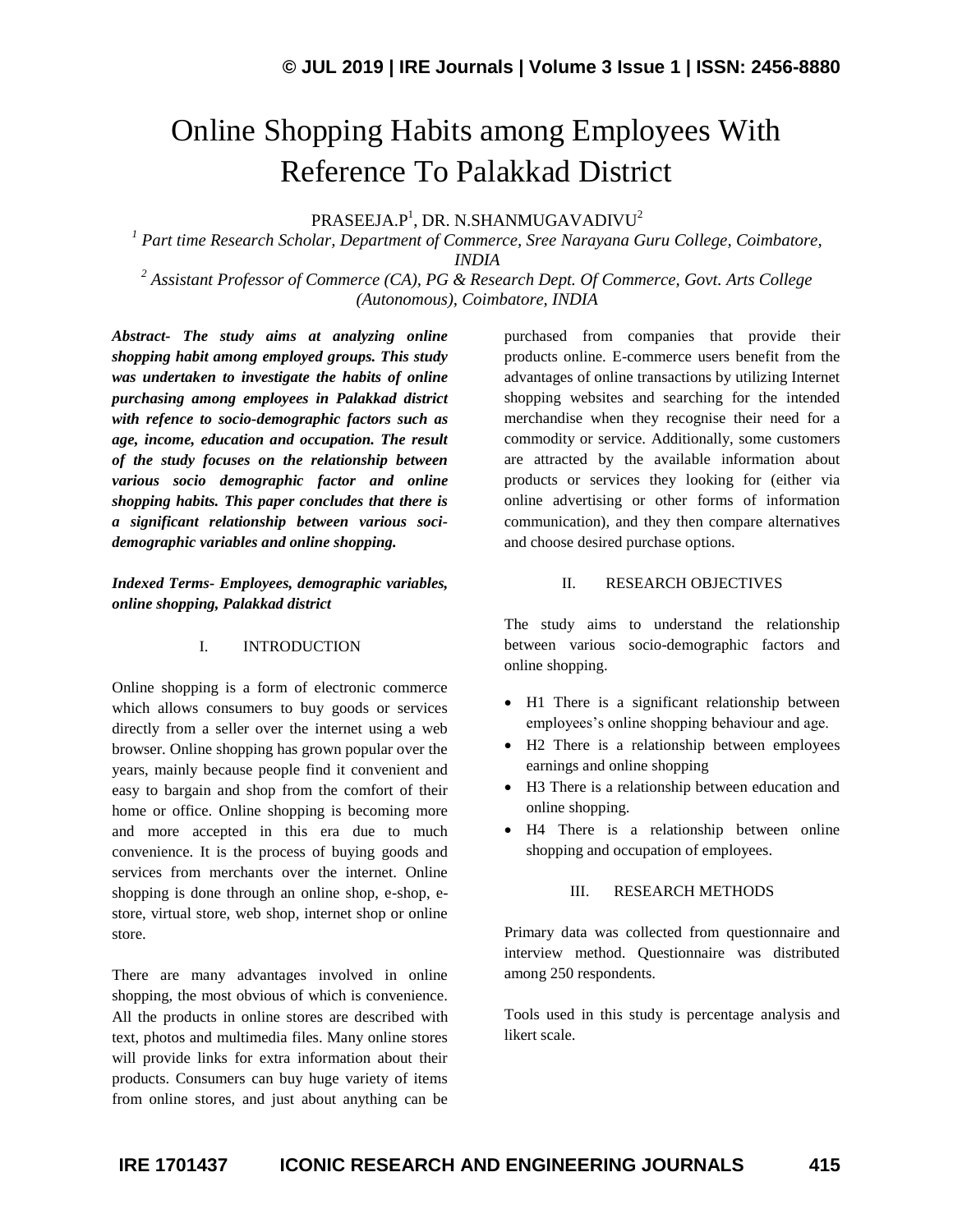# IV. LIMITATION OF THE STUDY

- 1) Only 250 respondents were taken for this study
- 2) Area of the study was limited to one district.
- 3) There are many factors which will affect the satisfactory level of employees. Only selected factors are taken for this study.

## V. REVIEW OF LITERATURE

Jin and Kato (2004) attempted from that eBay market watch 88% of online graded cards are graded 8 or above. According to Beckett price guide, the value of a card grade 8 often doubles the value of card graded 7. This is collective to the experiment outcomes. It was clear that most graded cards traded online are significantly superior in quality than ungraded cards in both retail and online market.

Koo et.al (2008) have conducted an empirical study, they examined the motivational effects of personal values on benefits, attributes, and re-patronage intention in the perspective of shopping online. The study conclude that personal values of social affiliation and selfactualization serves as underlying beliefs in shaping, consumer's online shopping motives. In addition online store attributes are positively related to pre-patronage intention.

Kim H R (2005) examined an empirical study in UK to develop an index of online customer satisfaction; this study integrates and applies the concept of satisfaction from three field's i.e. marketing, management information system (MIS) and ecommerce. The main function of this paper is an exploration of the factors affecting satisfaction. The results show that ten factors on index are good exponent of satisfaction repurchase behaviour and repurchase intention.

The following tables reveal the various socio demographic features and their relationship with online shopping habits.

## VI. AGE AND ONLINE SHOPPING HABITS

Table: 1 showing age wise classification of the respondents

| Age<br>group | No. of<br>respondents | Percentage |  |
|--------------|-----------------------|------------|--|
| Below 20     | 65                    | 26         |  |
| $20 - 40$    | 83                    | 33.2       |  |
| $40 - 60$    | 75                    | 30         |  |
| Above 60     | 27                    | 10.8       |  |
| Total        | 250                   | 100        |  |

Table :1 reveals that 83(33.2%) of the respondents are the age group of 20 - 40 and 75 (30%) of the respondents are the age group of  $40 - 60$ . The majority 33.2% of the respondents are online purchaser.



## VII. EDUCATIONAL QUALIFICATION AND ONLINE SHOPPING HABITS

|  |                               | Table: 2 showing educational qualification wise |  |
|--|-------------------------------|-------------------------------------------------|--|
|  | classification of respondents |                                                 |  |

| Qualificati<br>on | No. of respondents | Percentage |  |  |
|-------------------|--------------------|------------|--|--|
|                   |                    |            |  |  |
| S.S.L.C.          | 17                 | 6.8        |  |  |
| Higher            |                    |            |  |  |
| secondary         | 59                 | 23.6       |  |  |
| Graduatio         |                    |            |  |  |
| n                 | 83                 | 33.2       |  |  |
| Post-             |                    |            |  |  |
| Graduatio         |                    |            |  |  |
| n                 | 79                 | 31.6       |  |  |
| Others            | 12                 | 4.8        |  |  |
| Total             | 250                | 100        |  |  |

Table: 2 reveals that 83(33.2%) of the respondents of graduates and 79 (31.6%) of post graduates have online shopping habits.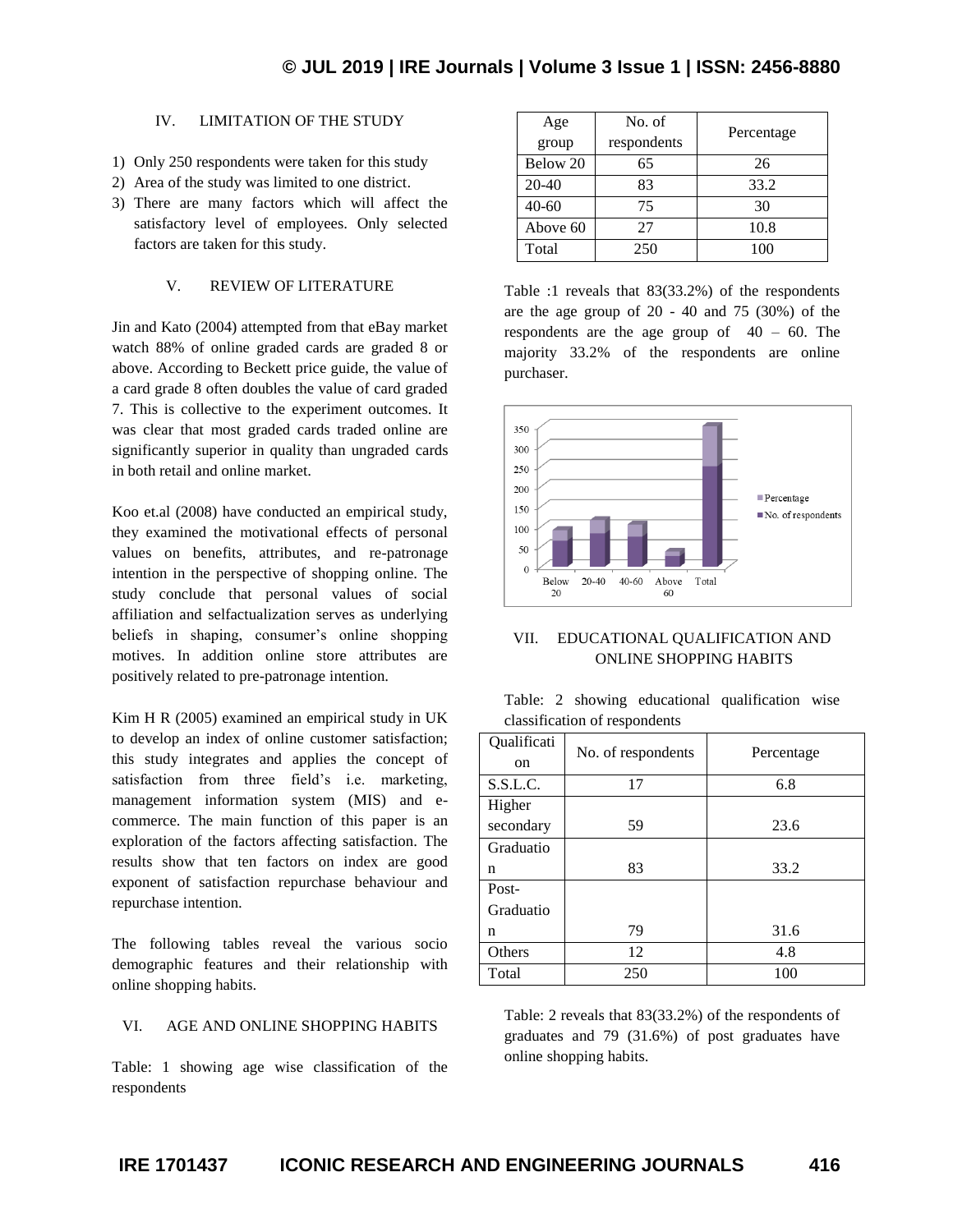

## VIII. INCOME LEVEL AND ONLINE SHOPPING HABITS

Table: 3 showing income wise distribution of the respondents

| Earning      | No. of<br>respondents | Percentage |  |
|--------------|-----------------------|------------|--|
| <b>Below</b> |                       |            |  |
| 10000        | 12                    | 4.8        |  |
| $10000 -$    |                       |            |  |
| 30000        | 92                    | 36.8       |  |
| $30000 -$    |                       |            |  |
| 50000        | 85                    | 34         |  |
| Above        |                       |            |  |
| 50000<br>61  |                       | 24.4       |  |
| 250<br>Total |                       | 100        |  |

Table: 3 reveals that 92(36.8%) of the respondents have annual income ofRs. 10000 – 30000 and 85 (34%) of the respondents have annual income ofRs.  $30000 - 50000$ .

It is concluded that 36.8% of the respondents have the online shopping habits.



# IX. OCCUPATION AND ONLINE SHOPPING **HABITS**

Table: 4 showing occupation wise classification of the respondents

| Occupation    | No. of<br>respondents | Percentage |  |
|---------------|-----------------------|------------|--|
| Govt.         |                       |            |  |
| employees     | 37                    | 14.8       |  |
| Private       |                       |            |  |
| employees     | 87                    | 34.8       |  |
| Professionals | 64                    | 25.6       |  |
| Self          |                       |            |  |
| Employed      | 52                    | 20.8       |  |
| Others        | 10                    |            |  |
| Total         | 250                   | 100        |  |

Table: 4 reveals that 87(34.8%) of the respondents are private employees and 64 (25.6%) of the respondents are professionals.

It is concluded that 34.8% of the respondents, private employees have the online shopping habits.